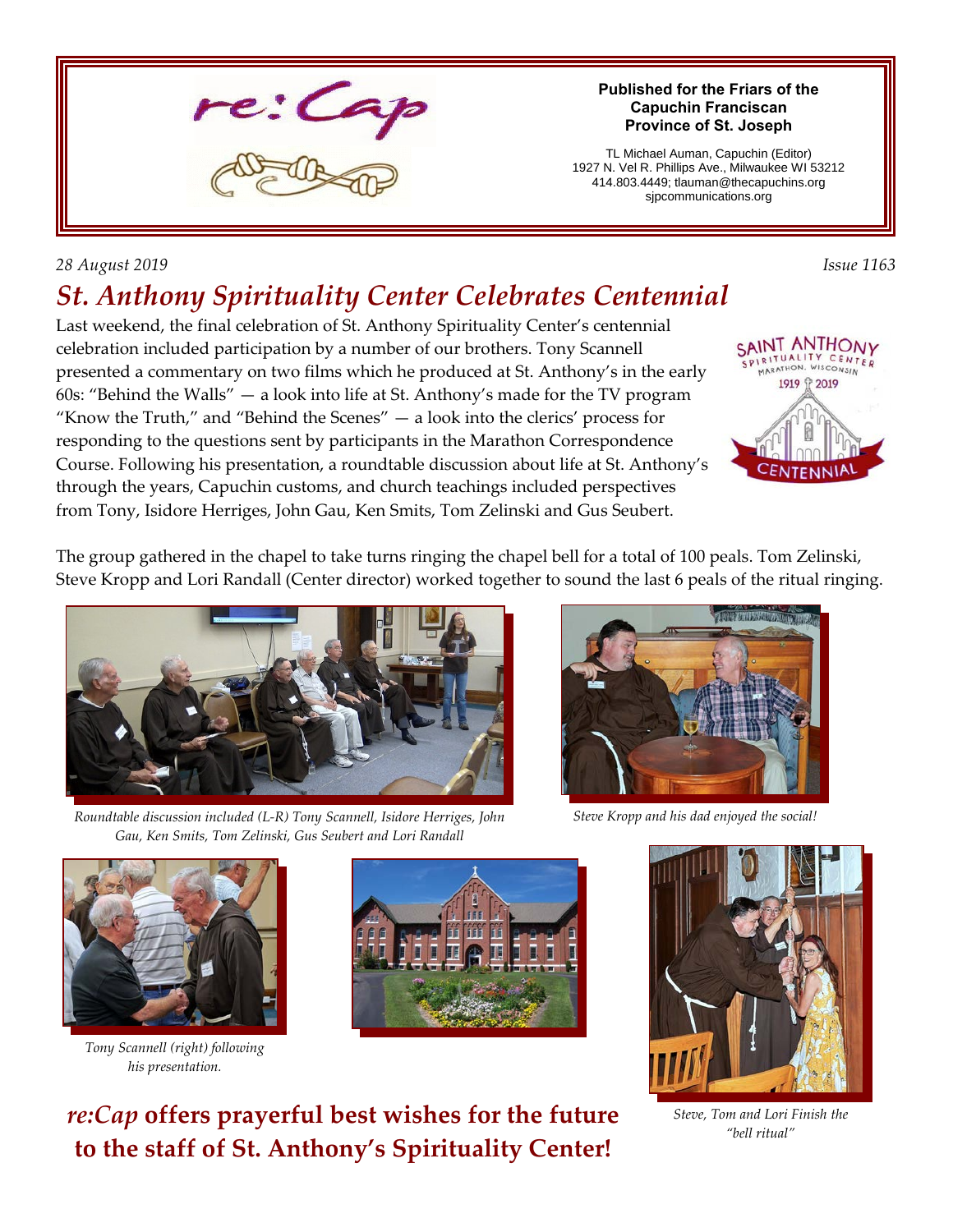# *Affiliation of Henry and Peggy!*



*Henry & Peggy Bowles*

Henry and Peggy Bowles are parishioners at St. Martin de Porres Parish in Milwaukee. They relocated here from the suburbs into the city where they met several Capuchins; as a result they have become more involved in the life of the church, especially in these past thirty years. They both have shown a deep faith and commitment of service in the church and a witness to Gospel living.

Besides all their energy in forming parishioners into various leadership roles, they have helped form many Capuchin postulants, introducing them to ministry opportunities, including the food pantry, home visiting, youth retreats and activities within our neighborhood.

The Bowles family has always made their time available whether it has been at church or in the friary for some maintenance advice or repairs. Their experience of knowing us and us knowing them is like an emergency hot line in case of a crisis: e.g., when a water pipe broke in our living room ceiling a couple years ago, Henry's construction company came to the rescue!

Peggy and Henry continue their ongoing love and support of the province, attending friars' jubilees, vows celebrations, ordinations and funerals. Many Capuchins have been given a warm welcome into their home during the holidays. We look forward to sharing our lives of prayer, advocacy for justice and many shared meals together.

# *We Saw You at the Affiliation...*

*re:Cap Offers Prayerful Best Wishes to Our Newest Affiliates!*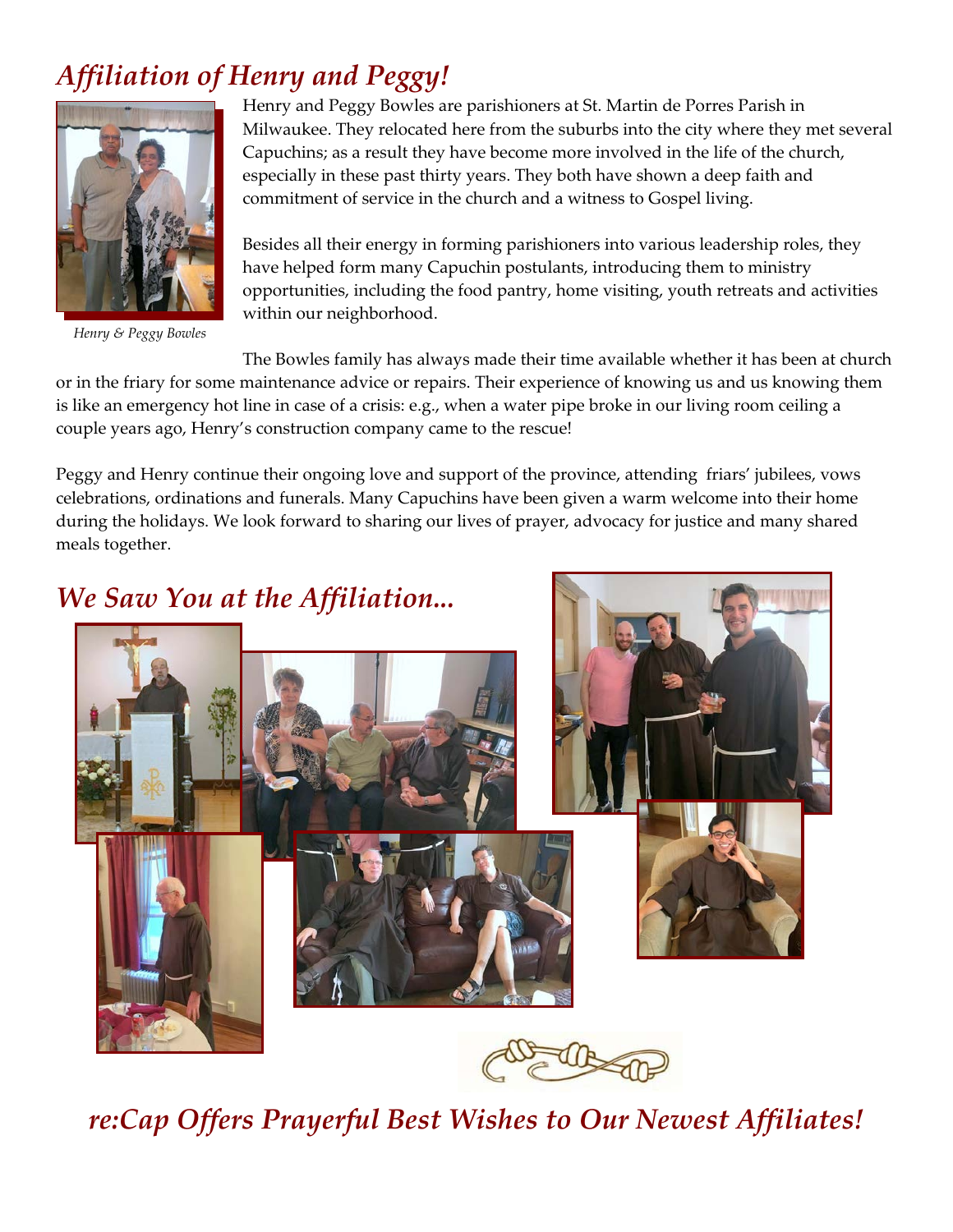## *What I Learned From Capuchins These Past Ten Years*



*Phil Gardner*

When I was living at St. Clare Community in Chicago, John Celichowski came for visitation, and asked me to name my favorite Capuchin value. I responded "hospitality." Whether it was a welcome present when I entered the community, or being offered a cup of coffee and a delicious cookie at St. Bonaventure's, the Capuchins have taught me the true meaning of hospitality through these simple acts. In the ministries, I have seen the Capuchins welcome everyone to eat and pray together. Being able to share this value of hospitality along with the others on social media, email blasts and website updates in the PR office has been a joy!

In my position as the social media manager, I have always loved meeting guests at the ministries and capturing their stories for use on social media. This enjoyment led me to go back to school for a masters in social work at UIC. I graduated this past May. For family reasons, I recently moved to Philadelphia, and in a few weeks, I will be starting as a social worker in a primary care clinic as part of the University of Pennsylvania Health System. I am excited to start my new career as a social worker but sad that I need to leave the Capuchin family to make this happen.

I will always be grateful to the Capuchins for their support. I will forever cherish those moments of laughter and love around the tables of the friaries. If any Capuchin or partner in ministry finds themselves in Philadelphia, please reach out and let me show you some Capuchin hospitality in the city of brotherly love. Please stay in touch: [pgardner85@gmail.com](mailto:pgardner85@gmail.com) or 414-350-6349.

# *The Story of St. Conrad Friary: 45 Years of Facts, Decisions and Memories*



*Perry McDonald*

Written by Perry McDonald, who lived at St. Conrad Friary three times, the story begins with a brief history of the relationship of the former St. Elizabeth convent (built in 1908 by the School Sisters of Notre Dame) to St. Elizabeth Parish. When the province took it over in 1974 it was renamed and became an office building, a fraternity, and a residence for the post-novitiate and prenovitiate formation programs. While the story



records the facts and decisions made about the building, it highlights the stories of over sixty friars who lived and ministered from there. Portraits of the friars and pictures of scenes in the building, along with ample footnotes, dot the 2016 pages. In the absence of a chronicle, *The Story of St. Conrad Friary* offers a glimpse of 45 years of fraternal life.